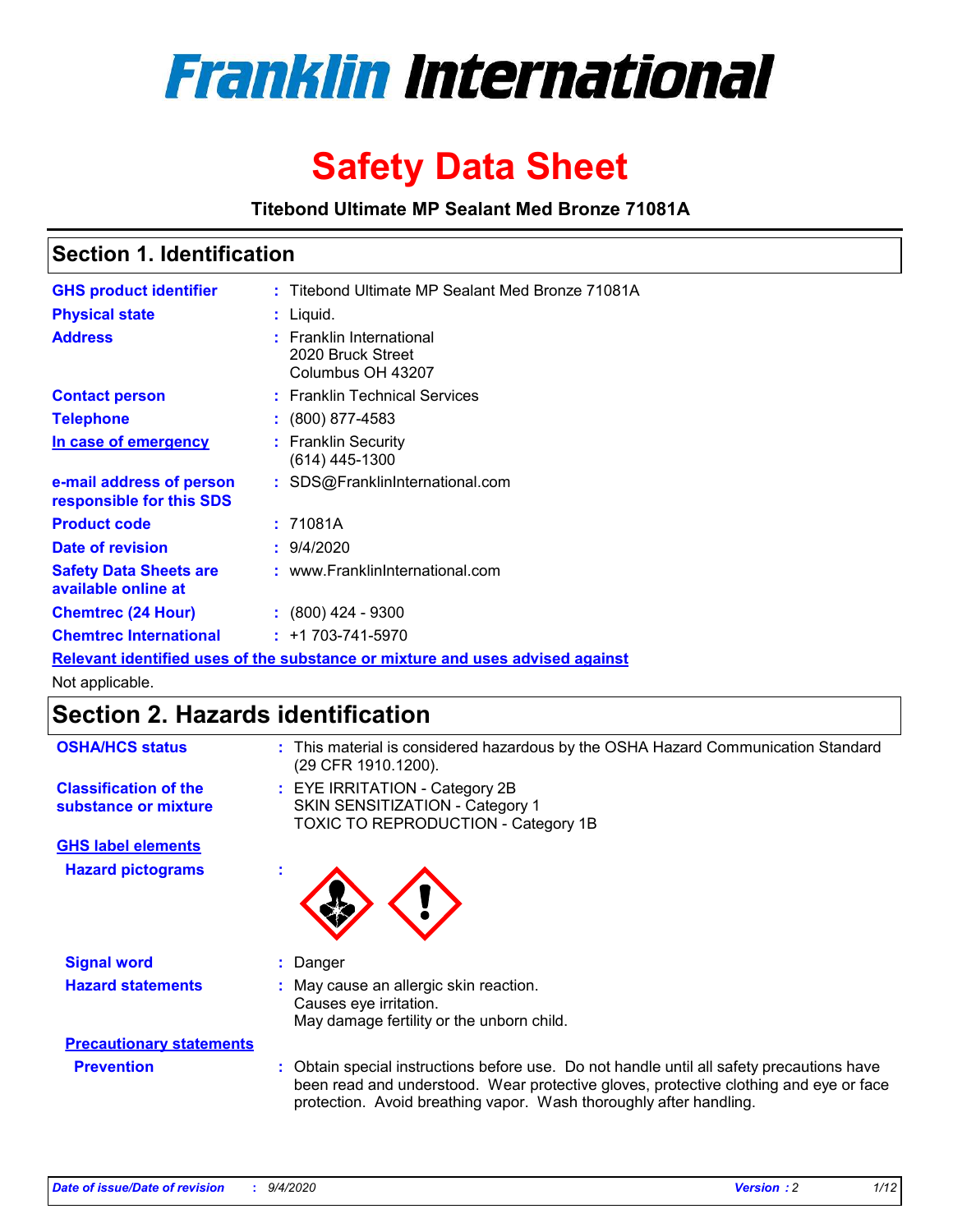### **Section 2. Hazards identification**

| <b>Response</b>                            | : IF exposed or concerned: Get medical advice or attention. Wash contaminated clothing<br>before reuse. IF ON SKIN: Wash with plenty of water. IF IN EYES: Rinse cautiously<br>with water for several minutes. Remove contact lenses, if present and easy to do.<br>Continue rinsing. If eye irritation persists: Get medical advice or attention. |
|--------------------------------------------|----------------------------------------------------------------------------------------------------------------------------------------------------------------------------------------------------------------------------------------------------------------------------------------------------------------------------------------------------|
| <b>Storage</b>                             | : Store locked up.                                                                                                                                                                                                                                                                                                                                 |
| <b>Disposal</b>                            | : Dispose of contents and container in accordance with all local, regional, national and<br>international regulations.                                                                                                                                                                                                                             |
| <b>Hazards not otherwise</b><br>classified | : Product generates methanol during cure.                                                                                                                                                                                                                                                                                                          |

# **Section 3. Composition/information on ingredients**

| $:$ Mixture |
|-------------|
|             |

| <b>Ingredient name</b>       | $\frac{9}{6}$ | <b>CAS number</b> |
|------------------------------|---------------|-------------------|
| 3-aminopropyltriethoxysilane | ≤3            | 919-30-2          |
| Dibutyltin dilaurate         | ∣≤0.3         | 77-58-7           |

Any concentration shown as a range is to protect confidentiality or is due to batch variation.

**There are no additional ingredients present which, within the current knowledge of the supplier and in the concentrations applicable, are classified as hazardous to health or the environment and hence require reporting in this section.**

**Occupational exposure limits, if available, are listed in Section 8.**

### **Section 4. First aid measures**

| <b>Description of necessary first aid measures</b> |                                                                                                                                                                                                                                                                                                                                                                                                                                                                                                                                                                                                                                                                                                                                                                           |
|----------------------------------------------------|---------------------------------------------------------------------------------------------------------------------------------------------------------------------------------------------------------------------------------------------------------------------------------------------------------------------------------------------------------------------------------------------------------------------------------------------------------------------------------------------------------------------------------------------------------------------------------------------------------------------------------------------------------------------------------------------------------------------------------------------------------------------------|
| <b>Eye contact</b>                                 | : Immediately flush eyes with plenty of water, occasionally lifting the upper and lower<br>eyelids. Check for and remove any contact lenses. Continue to rinse for at least 10<br>minutes. If irritation persists, get medical attention.                                                                                                                                                                                                                                                                                                                                                                                                                                                                                                                                 |
| <b>Inhalation</b>                                  | : Remove victim to fresh air and keep at rest in a position comfortable for breathing. If<br>not breathing, if breathing is irregular or if respiratory arrest occurs, provide artificial<br>respiration or oxygen by trained personnel. It may be dangerous to the person providing<br>aid to give mouth-to-mouth resuscitation. Get medical attention. If unconscious, place<br>in recovery position and get medical attention immediately. Maintain an open airway.<br>Loosen tight clothing such as a collar, tie, belt or waistband. In case of inhalation of<br>decomposition products in a fire, symptoms may be delayed. The exposed person may<br>need to be kept under medical surveillance for 48 hours.                                                       |
| <b>Skin contact</b>                                | : Wash with plenty of soap and water. Remove contaminated clothing and shoes. Wash<br>contaminated clothing thoroughly with water before removing it, or wear gloves.<br>Continue to rinse for at least 10 minutes. Get medical attention. In the event of any<br>complaints or symptoms, avoid further exposure. Wash clothing before reuse. Clean<br>shoes thoroughly before reuse.                                                                                                                                                                                                                                                                                                                                                                                     |
| <b>Ingestion</b>                                   | : Wash out mouth with water. Remove dentures if any. Remove victim to fresh air and<br>keep at rest in a position comfortable for breathing. If material has been swallowed and<br>the exposed person is conscious, give small quantities of water to drink. Stop if the<br>exposed person feels sick as vomiting may be dangerous. Do not induce vomiting<br>unless directed to do so by medical personnel. If vomiting occurs, the head should be<br>kept low so that vomit does not enter the lungs. Get medical attention. Never give<br>anything by mouth to an unconscious person. If unconscious, place in recovery position<br>and get medical attention immediately. Maintain an open airway. Loosen tight clothing<br>such as a collar, tie, belt or waistband. |
| Most important symptoms/effects, acute and delayed |                                                                                                                                                                                                                                                                                                                                                                                                                                                                                                                                                                                                                                                                                                                                                                           |
| <b>Potential acute health effects</b>              |                                                                                                                                                                                                                                                                                                                                                                                                                                                                                                                                                                                                                                                                                                                                                                           |
| <b>Eye contact</b>                                 | : May cause eye irritation.                                                                                                                                                                                                                                                                                                                                                                                                                                                                                                                                                                                                                                                                                                                                               |
| <b>Inhalation</b>                                  | : No known significant effects or critical hazards.                                                                                                                                                                                                                                                                                                                                                                                                                                                                                                                                                                                                                                                                                                                       |
|                                                    |                                                                                                                                                                                                                                                                                                                                                                                                                                                                                                                                                                                                                                                                                                                                                                           |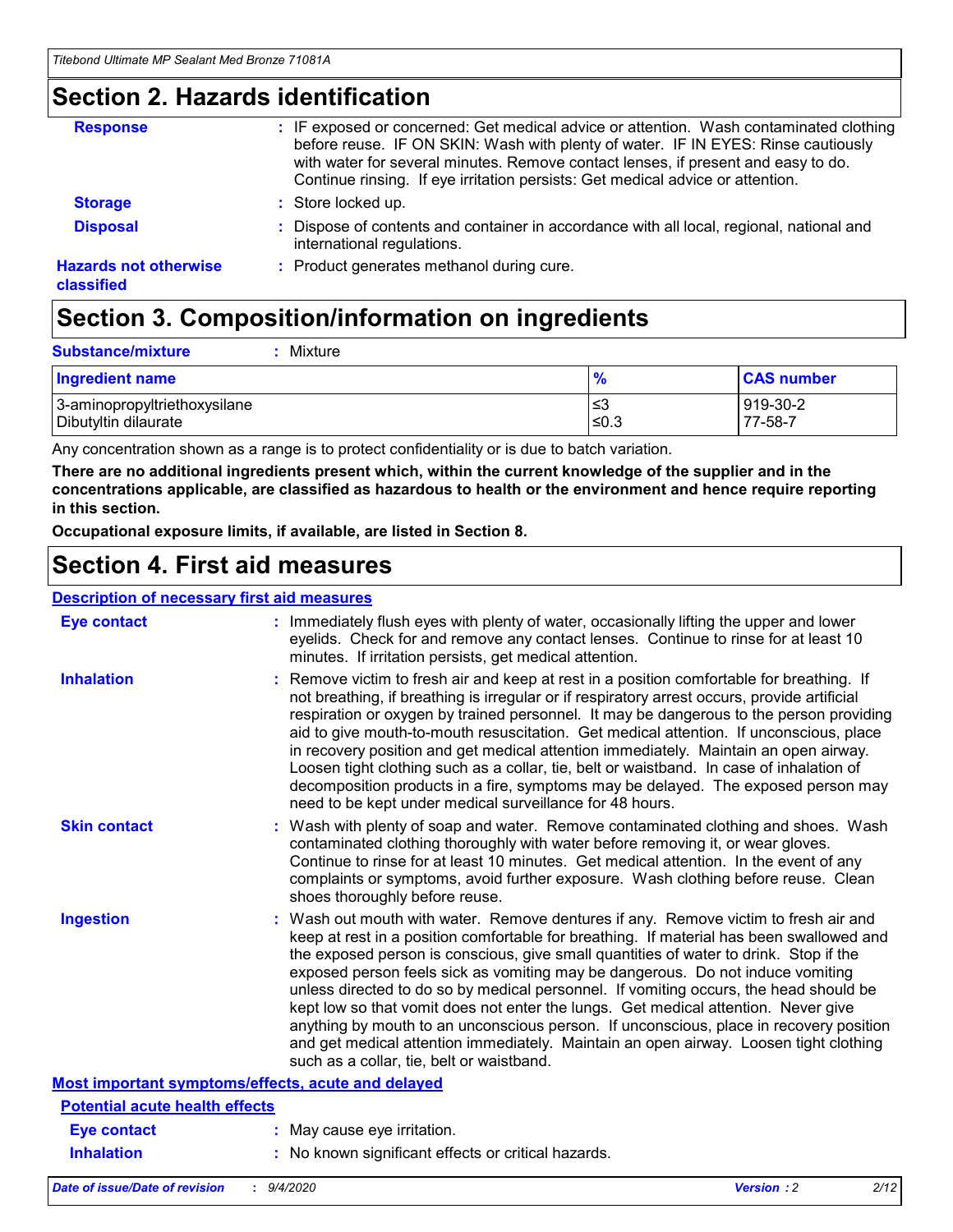# **Section 4. First aid measures**

| <b>Skin contact</b>                        | May cause skin irritation.<br>÷.                                                                                                                                                                                                                                                                                                                                                                              |  |  |
|--------------------------------------------|---------------------------------------------------------------------------------------------------------------------------------------------------------------------------------------------------------------------------------------------------------------------------------------------------------------------------------------------------------------------------------------------------------------|--|--|
| <b>Ingestion</b>                           | No known significant effects or critical hazards.                                                                                                                                                                                                                                                                                                                                                             |  |  |
| <b>Over-exposure signs/symptoms</b>        |                                                                                                                                                                                                                                                                                                                                                                                                               |  |  |
| <b>Eye contact</b>                         | : Adverse symptoms may include the following:<br>irritation<br>watering<br>redness                                                                                                                                                                                                                                                                                                                            |  |  |
| <b>Inhalation</b>                          | : Adverse symptoms may include the following:<br>reduced fetal weight<br>increase in fetal deaths<br>skeletal malformations                                                                                                                                                                                                                                                                                   |  |  |
| <b>Skin contact</b>                        | Adverse symptoms may include the following:<br>irritation<br>redness<br>reduced fetal weight<br>increase in fetal deaths<br>skeletal malformations                                                                                                                                                                                                                                                            |  |  |
| <b>Ingestion</b>                           | : Adverse symptoms may include the following:<br>reduced fetal weight<br>increase in fetal deaths<br>skeletal malformations                                                                                                                                                                                                                                                                                   |  |  |
|                                            | Indication of immediate medical attention and special treatment needed, if necessary                                                                                                                                                                                                                                                                                                                          |  |  |
| <b>Notes to physician</b>                  | : In case of inhalation of decomposition products in a fire, symptoms may be delayed.<br>The exposed person may need to be kept under medical surveillance for 48 hours.                                                                                                                                                                                                                                      |  |  |
| <b>Specific treatments</b>                 | : No specific treatment.                                                                                                                                                                                                                                                                                                                                                                                      |  |  |
| <b>Protection of first-aiders</b>          | No action shall be taken involving any personal risk or without suitable training. If it is<br>suspected that fumes are still present, the rescuer should wear an appropriate mask or<br>self-contained breathing apparatus. It may be dangerous to the person providing aid to<br>give mouth-to-mouth resuscitation. Wash contaminated clothing thoroughly with water<br>before removing it, or wear gloves. |  |  |
| See toxicological information (Section 11) |                                                                                                                                                                                                                                                                                                                                                                                                               |  |  |

# **Section 5. Fire-fighting measures**

| <b>Extinguishing media</b><br>: Use an extinguishing agent suitable for the surrounding fire.<br><b>Suitable extinguishing</b><br>media<br><b>Unsuitable extinguishing</b><br>: None known.<br>media<br><b>Specific hazards arising</b><br>: In a fire or if heated, a pressure increase will occur and the container may burst.<br>from the chemical<br><b>Hazardous thermal</b><br>Decomposition products may include the following materials:<br>carbon dioxide<br>decomposition products<br>carbon monoxide<br>nitrogen oxides<br>metal oxide/oxides<br><b>Special protective actions</b><br>for fire-fighters<br>training.<br><b>Special protective</b> |                             |                                                                                                                                                                                        |
|--------------------------------------------------------------------------------------------------------------------------------------------------------------------------------------------------------------------------------------------------------------------------------------------------------------------------------------------------------------------------------------------------------------------------------------------------------------------------------------------------------------------------------------------------------------------------------------------------------------------------------------------------------------|-----------------------------|----------------------------------------------------------------------------------------------------------------------------------------------------------------------------------------|
|                                                                                                                                                                                                                                                                                                                                                                                                                                                                                                                                                                                                                                                              |                             |                                                                                                                                                                                        |
|                                                                                                                                                                                                                                                                                                                                                                                                                                                                                                                                                                                                                                                              |                             |                                                                                                                                                                                        |
|                                                                                                                                                                                                                                                                                                                                                                                                                                                                                                                                                                                                                                                              |                             |                                                                                                                                                                                        |
|                                                                                                                                                                                                                                                                                                                                                                                                                                                                                                                                                                                                                                                              |                             |                                                                                                                                                                                        |
|                                                                                                                                                                                                                                                                                                                                                                                                                                                                                                                                                                                                                                                              |                             |                                                                                                                                                                                        |
|                                                                                                                                                                                                                                                                                                                                                                                                                                                                                                                                                                                                                                                              |                             | : Promptly isolate the scene by removing all persons from the vicinity of the incident if<br>there is a fire. No action shall be taken involving any personal risk or without suitable |
|                                                                                                                                                                                                                                                                                                                                                                                                                                                                                                                                                                                                                                                              | equipment for fire-fighters | Fire-fighters should wear appropriate protective equipment and self-contained breathing<br>apparatus (SCBA) with a full face-piece operated in positive pressure mode.                 |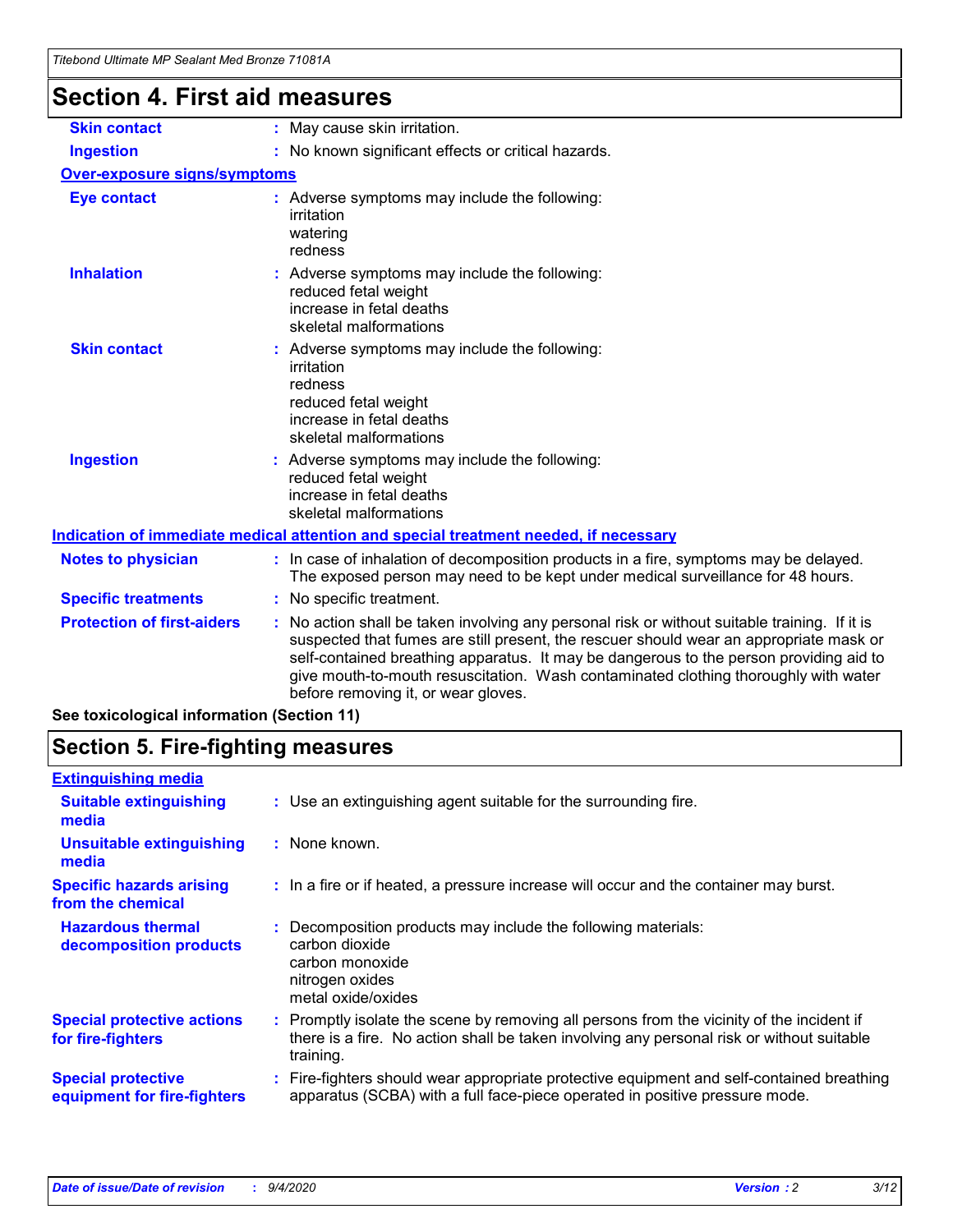### **Section 6. Accidental release measures**

|                                                              | <b>Personal precautions, protective equipment and emergency procedures</b>                                                                                                                                                                                                                                                                                                                                                                                                                                                                                                                                                                                                                                   |
|--------------------------------------------------------------|--------------------------------------------------------------------------------------------------------------------------------------------------------------------------------------------------------------------------------------------------------------------------------------------------------------------------------------------------------------------------------------------------------------------------------------------------------------------------------------------------------------------------------------------------------------------------------------------------------------------------------------------------------------------------------------------------------------|
| For non-emergency<br>personnel                               | : No action shall be taken involving any personal risk or without suitable training.<br>Evacuate surrounding areas. Keep unnecessary and unprotected personnel from<br>entering. Do not touch or walk through spilled material. Avoid breathing vapor or mist.<br>Provide adequate ventilation. Wear appropriate respirator when ventilation is<br>inadequate. Put on appropriate personal protective equipment.                                                                                                                                                                                                                                                                                             |
| For emergency responders                                     | : If specialized clothing is required to deal with the spillage, take note of any information in<br>Section 8 on suitable and unsuitable materials. See also the information in "For non-<br>emergency personnel".                                                                                                                                                                                                                                                                                                                                                                                                                                                                                           |
| <b>Environmental precautions</b>                             | : Avoid dispersal of spilled material and runoff and contact with soil, waterways, drains<br>and sewers. Inform the relevant authorities if the product has caused environmental<br>pollution (sewers, waterways, soil or air).                                                                                                                                                                                                                                                                                                                                                                                                                                                                              |
| <b>Methods and materials for containment and cleaning up</b> |                                                                                                                                                                                                                                                                                                                                                                                                                                                                                                                                                                                                                                                                                                              |
| <b>Small spill</b>                                           | : Stop leak if without risk. Move containers from spill area. Dilute with water and mop up<br>if water-soluble. Alternatively, or if water-insoluble, absorb with an inert dry material and<br>place in an appropriate waste disposal container. Dispose of via a licensed waste<br>disposal contractor.                                                                                                                                                                                                                                                                                                                                                                                                     |
| <b>Large spill</b>                                           | : Stop leak if without risk. Move containers from spill area. Approach release from<br>upwind. Prevent entry into sewers, water courses, basements or confined areas. Wash<br>spillages into an effluent treatment plant or proceed as follows. Contain and collect<br>spillage with non-combustible, absorbent material e.g. sand, earth, vermiculite or<br>diatomaceous earth and place in container for disposal according to local regulations<br>(see Section 13). Dispose of via a licensed waste disposal contractor. Contaminated<br>absorbent material may pose the same hazard as the spilled product. Note: see<br>Section 1 for emergency contact information and Section 13 for waste disposal. |

### **Section 7. Handling and storage**

#### **Precautions for safe handling**

| <b>Protective measures</b>                                                       | : Put on appropriate personal protective equipment (see Section 8). Persons with a<br>history of skin sensitization problems should not be employed in any process in which<br>this product is used. Avoid exposure - obtain special instructions before use. Avoid<br>exposure during pregnancy. Do not handle until all safety precautions have been read<br>and understood. Do not get in eyes or on skin or clothing. Do not ingest. Avoid<br>breathing vapor or mist. If during normal use the material presents a respiratory hazard,<br>use only with adequate ventilation or wear appropriate respirator. Keep in the original<br>container or an approved alternative made from a compatible material, kept tightly<br>closed when not in use. Empty containers retain product residue and can be hazardous.<br>Do not reuse container. |
|----------------------------------------------------------------------------------|--------------------------------------------------------------------------------------------------------------------------------------------------------------------------------------------------------------------------------------------------------------------------------------------------------------------------------------------------------------------------------------------------------------------------------------------------------------------------------------------------------------------------------------------------------------------------------------------------------------------------------------------------------------------------------------------------------------------------------------------------------------------------------------------------------------------------------------------------|
| <b>Advice on general</b><br>occupational hygiene                                 | : Eating, drinking and smoking should be prohibited in areas where this material is<br>handled, stored and processed. Workers should wash hands and face before eating,<br>drinking and smoking. Remove contaminated clothing and protective equipment before<br>entering eating areas. See also Section 8 for additional information on hygiene<br>measures.                                                                                                                                                                                                                                                                                                                                                                                                                                                                                    |
| <b>Conditions for safe storage,</b><br>including any<br><i>incompatibilities</i> | Store between the following temperatures: 0 to 120°C (32 to 248°F). Store in<br>accordance with local regulations. Store in original container protected from direct<br>sunlight in a dry, cool and well-ventilated area, away from incompatible materials (see<br>Section 10) and food and drink. Store locked up. Keep container tightly closed and<br>sealed until ready for use. Containers that have been opened must be carefully<br>resealed and kept upright to prevent leakage. Do not store in unlabeled containers.<br>Use appropriate containment to avoid environmental contamination. See Section 10 for<br>incompatible materials before handling or use.                                                                                                                                                                         |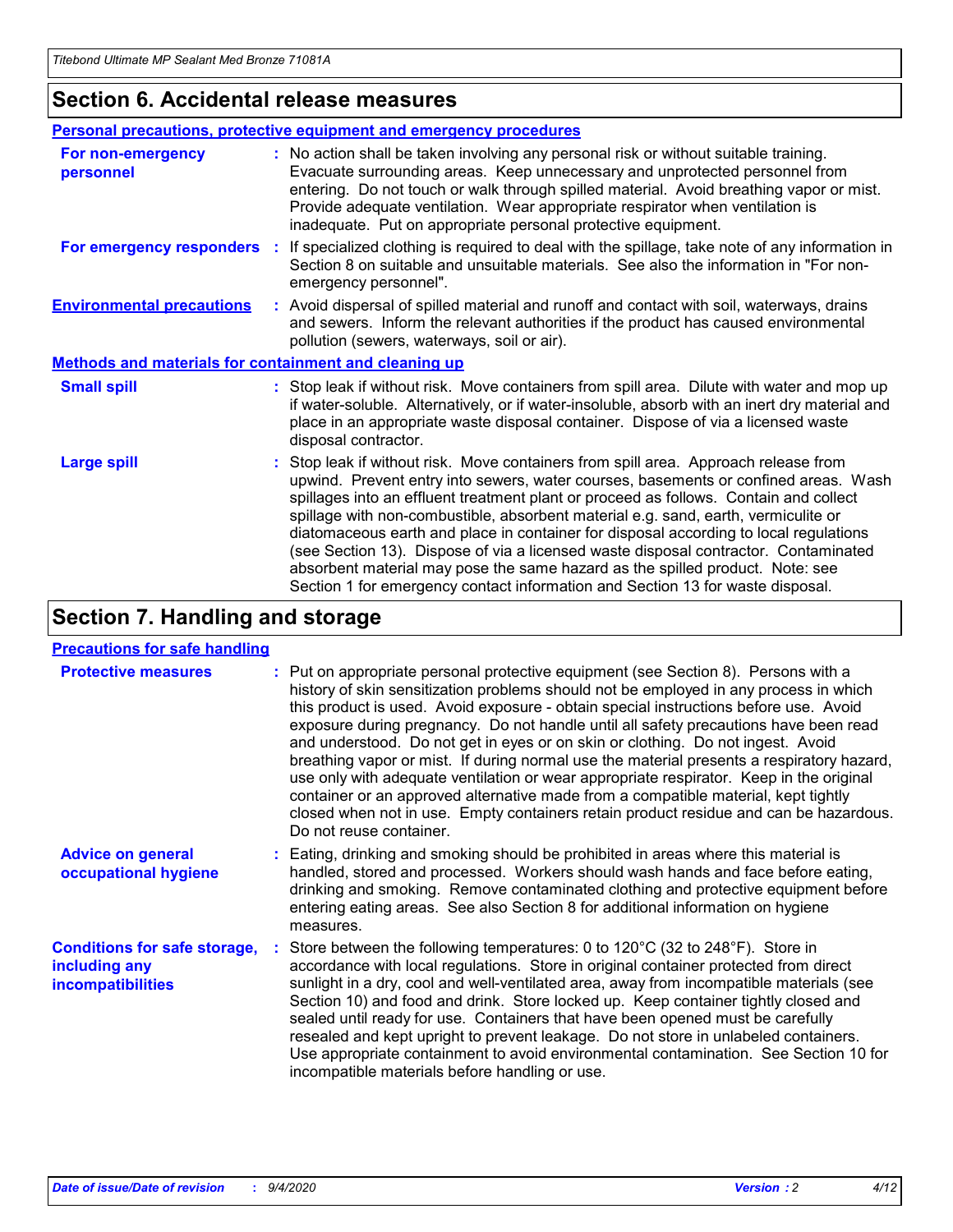## **Section 8. Exposure controls/personal protection**

#### **Control parameters**

#### **Occupational exposure limits**

| <b>Ingredient name</b>                               |    |                        | <b>Exposure limits</b>                                                                                                                                                                                                                                                                                                                                                                                                                                                                                                                                                                                                 |
|------------------------------------------------------|----|------------------------|------------------------------------------------------------------------------------------------------------------------------------------------------------------------------------------------------------------------------------------------------------------------------------------------------------------------------------------------------------------------------------------------------------------------------------------------------------------------------------------------------------------------------------------------------------------------------------------------------------------------|
| 3-aminopropyltriethoxysilane<br>Dibutyltin dilaurate |    |                        | None.<br>ACGIH TLV (United States, 3/2020). Absorbed through skin.<br>Notes: as Sn<br>TWA: $0.1 \text{ mg/m}^3$ , (as Sn) 8 hours.<br>STEL: 0.2 mg/m <sup>3</sup> , (as Sn) 15 minutes.<br>NIOSH REL (United States, 10/2016). Absorbed through skin.<br>Notes: as Sn<br>TWA: 0.1 mg/m <sup>3</sup> , (as Sn) 10 hours.<br>OSHA PEL (United States, 5/2018). Notes: as Sn<br>TWA: 0.1 mg/m <sup>3</sup> , (as Sn) 8 hours.<br>OSHA PEL 1989 (United States, 3/1989). Absorbed through skin.<br>Notes: measured as Sn<br>TWA: 0.1 mg/m <sup>3</sup> , (measured as Sn) 8 hours. Form: Organic                           |
| <b>Appropriate engineering</b><br>controls           |    |                        | : If user operations generate dust, fumes, gas, vapor or mist, use process enclosures,<br>local exhaust ventilation or other engineering controls to keep worker exposure to<br>airborne contaminants below any recommended or statutory limits.                                                                                                                                                                                                                                                                                                                                                                       |
| <b>Environmental exposure</b><br>controls            |    |                        | Emissions from ventilation or work process equipment should be checked to ensure<br>they comply with the requirements of environmental protection legislation. In some<br>cases, fume scrubbers, filters or engineering modifications to the process equipment<br>will be necessary to reduce emissions to acceptable levels.                                                                                                                                                                                                                                                                                          |
| <b>Individual protection measures</b>                |    |                        |                                                                                                                                                                                                                                                                                                                                                                                                                                                                                                                                                                                                                        |
| <b>Hygiene measures</b>                              |    |                        | : Wash hands, forearms and face thoroughly after handling chemical products, before<br>eating, smoking and using the lavatory and at the end of the working period.<br>Appropriate techniques should be used to remove potentially contaminated clothing.<br>Contaminated work clothing should not be allowed out of the workplace. Wash<br>contaminated clothing before reusing. Ensure that eyewash stations and safety<br>showers are close to the workstation location.                                                                                                                                            |
| <b>Eye/face protection</b>                           |    |                        | Safety eyewear complying with an approved standard should be used when a risk<br>assessment indicates this is necessary to avoid exposure to liquid splashes, mists,<br>gases or dusts. If contact is possible, the following protection should be worn, unless<br>the assessment indicates a higher degree of protection: chemical splash goggles.                                                                                                                                                                                                                                                                    |
| <b>Skin protection</b>                               |    |                        |                                                                                                                                                                                                                                                                                                                                                                                                                                                                                                                                                                                                                        |
| <b>Hand protection</b>                               |    |                        | : Chemical-resistant, impervious gloves complying with an approved standard should be<br>worn at all times when handling chemical products if a risk assessment indicates this is<br>necessary. Considering the parameters specified by the glove manufacturer, check<br>during use that the gloves are still retaining their protective properties. It should be<br>noted that the time to breakthrough for any glove material may be different for different<br>glove manufacturers. In the case of mixtures, consisting of several substances, the<br>protection time of the gloves cannot be accurately estimated. |
| <b>Body protection</b>                               |    | handling this product. | Personal protective equipment for the body should be selected based on the task being<br>performed and the risks involved and should be approved by a specialist before                                                                                                                                                                                                                                                                                                                                                                                                                                                |
| <b>Other skin protection</b>                         |    |                        | : Appropriate footwear and any additional skin protection measures should be selected<br>based on the task being performed and the risks involved and should be approved by a<br>specialist before handling this product.                                                                                                                                                                                                                                                                                                                                                                                              |
| <b>Respiratory protection</b>                        | ÷. | aspects of use.        | Based on the hazard and potential for exposure, select a respirator that meets the<br>appropriate standard or certification. Respirators must be used according to a<br>respiratory protection program to ensure proper fitting, training, and other important                                                                                                                                                                                                                                                                                                                                                         |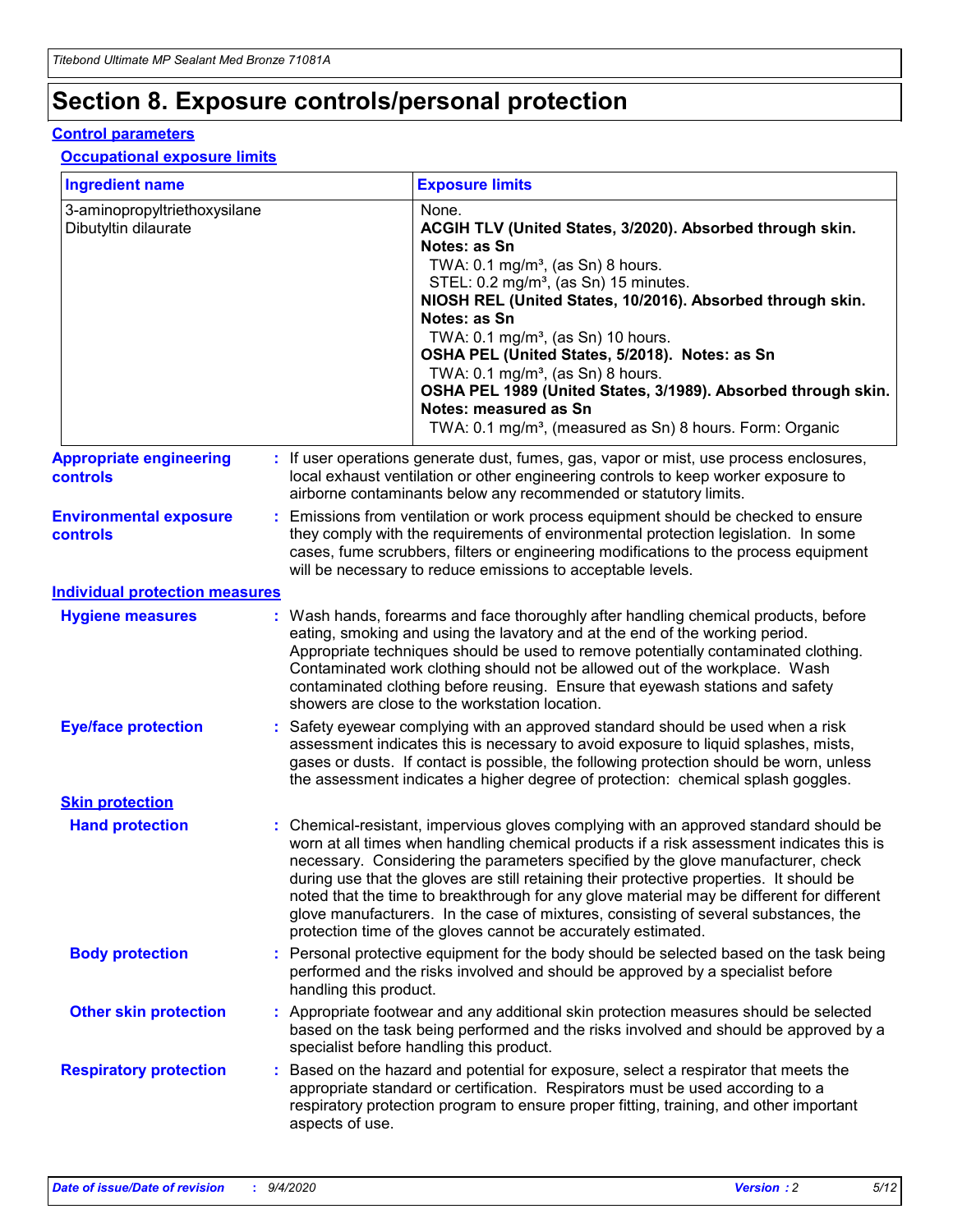### **Section 9. Physical and chemical properties**

#### **Appearance**

| <b>Physical state</b>                             | : Liquid. [Paste.]                                              |
|---------------------------------------------------|-----------------------------------------------------------------|
| Color                                             | Various                                                         |
| Odor                                              | : Characteristic.                                               |
| <b>Odor threshold</b>                             | : Not available.                                                |
| рH                                                | : Not applicable.                                               |
| <b>Melting point</b>                              | : Not available.                                                |
| <b>Boiling point</b>                              | : $>200^{\circ}$ C ( $>392^{\circ}$ F)                          |
| <b>Flash point</b>                                | : Closed cup: >200°C (>392°F) [Setaflash.]                      |
| <b>Evaporation rate</b>                           | $:$ <1 (butyl acetate = 1)                                      |
| <b>Flammability (solid, gas)</b>                  | : Not available.                                                |
| Lower and upper explosive<br>(flammable) limits   | $:$ Not available.                                              |
| <b>VOC (less water, less</b><br>exempt solvents)  | : 0 g/l                                                         |
| <b>Volatility</b>                                 | $: 0\%$ (w/w)                                                   |
| <b>Vapor density</b>                              | : Not available.                                                |
| <b>Relative density</b>                           | : 1.432                                                         |
|                                                   |                                                                 |
| <b>Solubility</b>                                 | Insoluble in the following materials: cold water and hot water. |
| <b>Solubility in water</b>                        | : Not available.                                                |
| <b>Partition coefficient: n-</b><br>octanol/water | $:$ Not available.                                              |
| <b>Auto-ignition temperature</b>                  | : Not available.                                                |
| <b>Decomposition temperature</b>                  | : Not available.                                                |

### **Section 10. Stability and reactivity**

| <b>Reactivity</b>                            | : No specific test data related to reactivity available for this product or its ingredients.            |
|----------------------------------------------|---------------------------------------------------------------------------------------------------------|
| <b>Chemical stability</b>                    | : The product is stable.                                                                                |
| <b>Possibility of hazardous</b><br>reactions | : Under normal conditions of storage and use, hazardous reactions will not occur.                       |
| <b>Conditions to avoid</b>                   | : No specific data.                                                                                     |
| <b>Incompatible materials</b>                | : No specific data.                                                                                     |
| <b>Hazardous decomposition</b><br>products   | Under normal conditions of storage and use, hazardous decomposition products should<br>not be produced. |

### **Section 11. Toxicological information**

### **Information on toxicological effects**

#### **Acute toxicity**

| <b>Product/ingredient name</b> | <b>Result</b>           | <b>Species</b> | <b>Dose</b>                | <b>Exposure</b> |
|--------------------------------|-------------------------|----------------|----------------------------|-----------------|
| 3-aminopropyltriethoxysilane   | <b>ILD50 Dermal</b>     | Rabbit         | 4.29 g/kg                  |                 |
| Dibutyltin dilaurate           | ILD50 Oral<br>LD50 Oral | Rat<br>Rat     | $1.57$ g/kg<br>175 $mg/kg$ |                 |
|                                |                         |                |                            |                 |

**Irritation/Corrosion**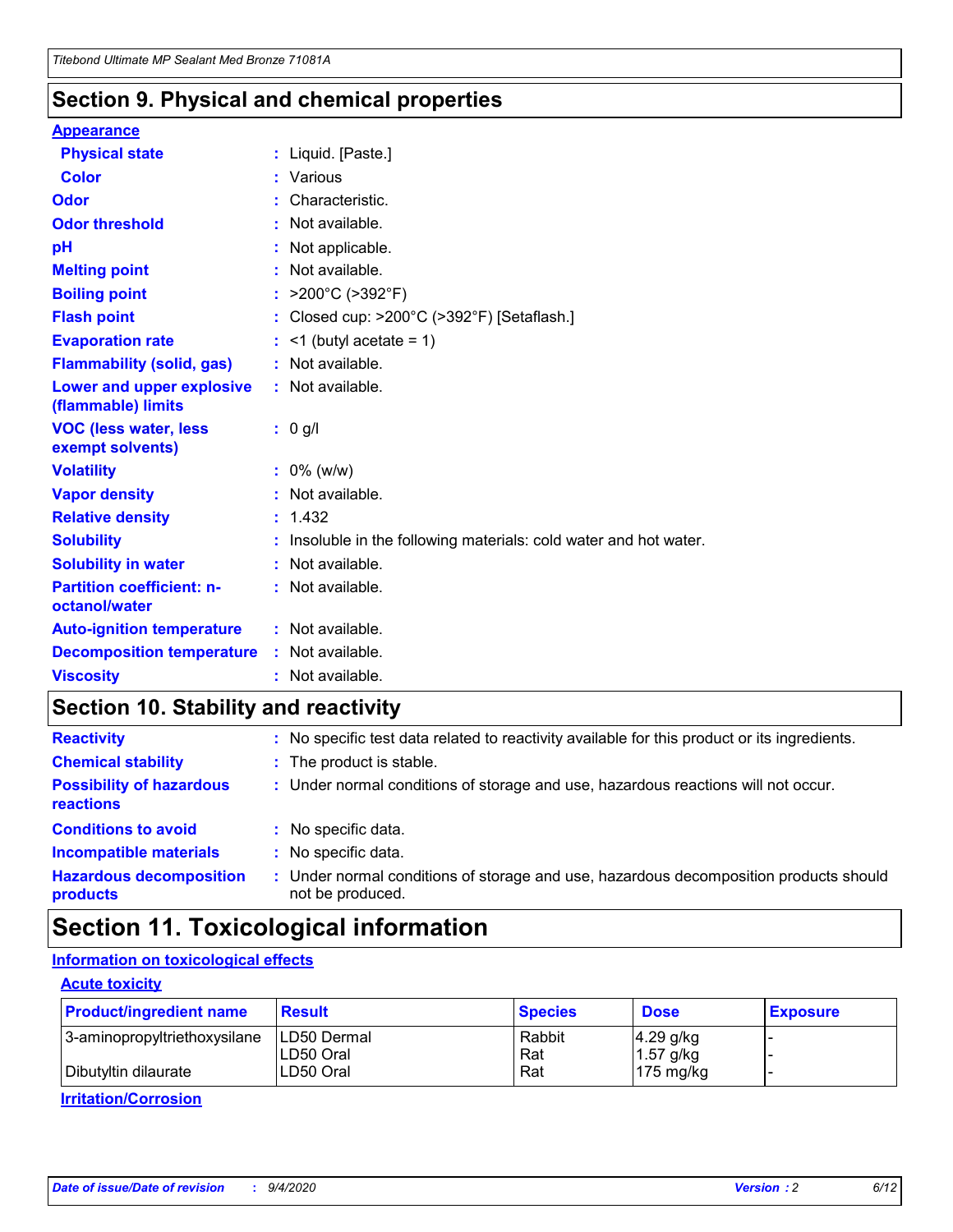# **Section 11. Toxicological information**

| <b>Product/ingredient name</b> | <b>Result</b>                 | <b>Species</b> | <b>Score</b> | <b>Exposure</b>    | <b>Observation</b> |
|--------------------------------|-------------------------------|----------------|--------------|--------------------|--------------------|
| 3-aminopropyltriethoxysilane   | Eyes - Mild irritant          | Rabbit         |              | $100 \text{ mg}$   |                    |
|                                | Eyes - Severe irritant        | Rabbit         |              | 24 hours 750       |                    |
|                                |                               |                |              | ug                 |                    |
|                                | <b>Skin - Severe irritant</b> | Rabbit         |              | 24 hours 5         | -                  |
| Dibutyltin dilaurate           | Eyes - Moderate irritant      | Rabbit         |              | mq<br>24 hours 100 |                    |
|                                |                               |                |              | mg                 |                    |
|                                | Skin - Severe irritant        | Rabbit         |              | 500 mg             |                    |

#### **Sensitization**

Not available.

#### **Mutagenicity**

Not available.

#### **Carcinogenicity**

Not available.

#### **Reproductive toxicity**

Not available.

#### **Teratogenicity**

Not available.

#### **Specific target organ toxicity (single exposure)**

Not available.

#### **Specific target organ toxicity (repeated exposure)**

| <b>Name</b>                                                                  |                                                                                                                             | <b>Category</b>                                     | <b>Route of</b><br>exposure  | <b>Target organs</b> |  |  |
|------------------------------------------------------------------------------|-----------------------------------------------------------------------------------------------------------------------------|-----------------------------------------------------|------------------------------|----------------------|--|--|
| Dibutyltin dilaurate                                                         |                                                                                                                             | Category 1                                          | $\qquad \qquad \blacksquare$ | respiratory system   |  |  |
| <b>Aspiration hazard</b><br>Not available.                                   |                                                                                                                             |                                                     |                              |                      |  |  |
| <b>Information on the likely</b><br>routes of exposure                       | : Not available.                                                                                                            |                                                     |                              |                      |  |  |
| <b>Potential acute health effects</b>                                        |                                                                                                                             |                                                     |                              |                      |  |  |
| <b>Eye contact</b>                                                           | : May cause eye irritation.                                                                                                 |                                                     |                              |                      |  |  |
| <b>Inhalation</b>                                                            |                                                                                                                             | : No known significant effects or critical hazards. |                              |                      |  |  |
| <b>Skin contact</b>                                                          |                                                                                                                             | : May cause skin irritation.                        |                              |                      |  |  |
| <b>Ingestion</b>                                                             |                                                                                                                             | : No known significant effects or critical hazards. |                              |                      |  |  |
| Symptoms related to the physical, chemical and toxicological characteristics |                                                                                                                             |                                                     |                              |                      |  |  |
| <b>Eye contact</b>                                                           | : Adverse symptoms may include the following:<br>irritation<br>watering<br>redness                                          |                                                     |                              |                      |  |  |
| <b>Inhalation</b>                                                            | : Adverse symptoms may include the following:<br>reduced fetal weight<br>increase in fetal deaths<br>skeletal malformations |                                                     |                              |                      |  |  |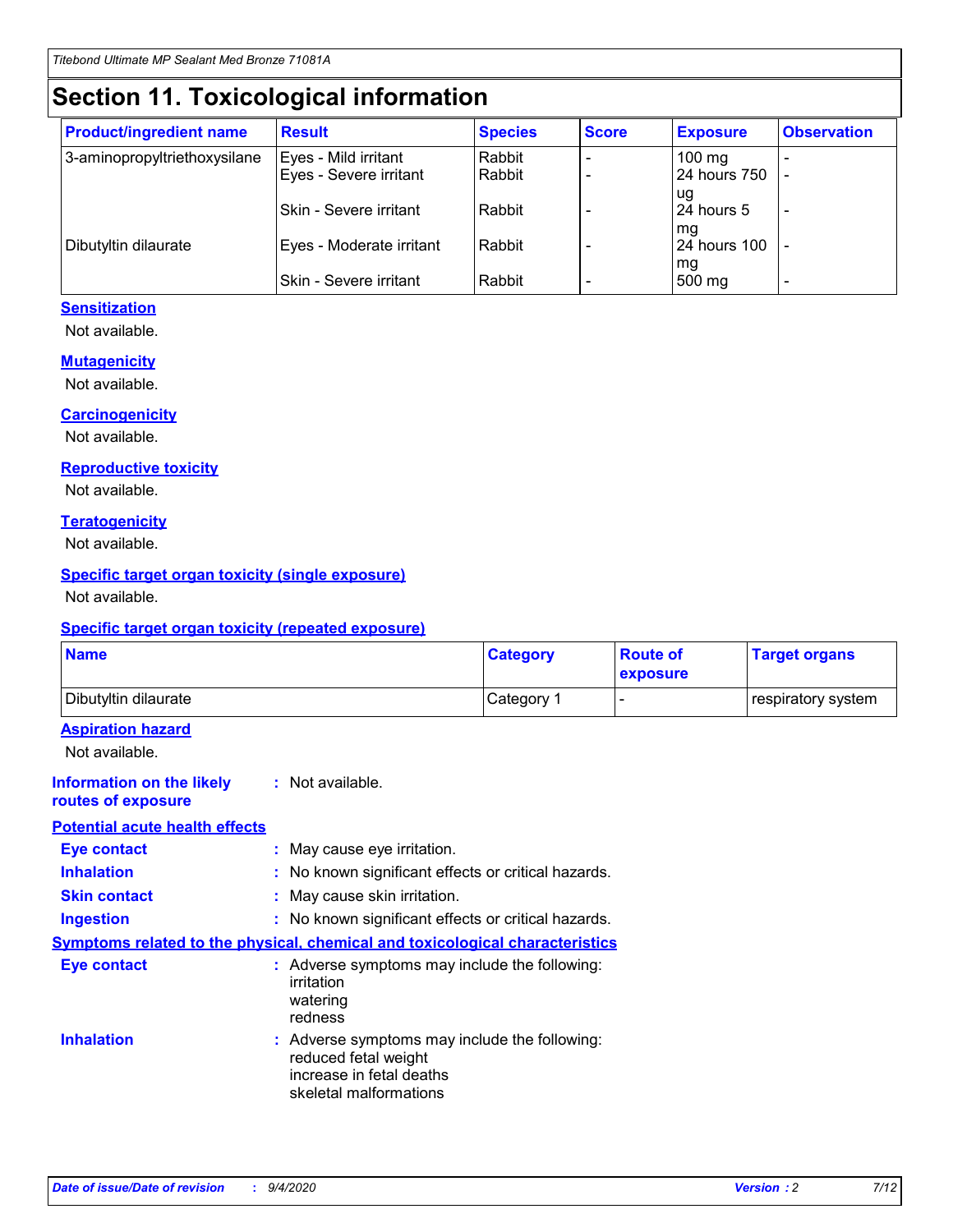*Titebond Ultimate MP Sealant Med Bronze 71081A*

# **Section 11. Toxicological information**

| <b>Skin contact</b>                     | : Adverse symptoms may include the following:                                                          |
|-----------------------------------------|--------------------------------------------------------------------------------------------------------|
|                                         | irritation                                                                                             |
|                                         | redness                                                                                                |
|                                         | reduced fetal weight                                                                                   |
|                                         | increase in fetal deaths                                                                               |
|                                         | skeletal malformations                                                                                 |
| <b>Ingestion</b>                        | : Adverse symptoms may include the following:                                                          |
|                                         | reduced fetal weight                                                                                   |
|                                         | increase in fetal deaths                                                                               |
|                                         | skeletal malformations                                                                                 |
|                                         | Delayed and immediate effects and also chronic effects from short and long term exposure               |
| <b>Short term exposure</b>              |                                                                                                        |
| <b>Potential immediate</b>              | : Not available.                                                                                       |
| effects                                 |                                                                                                        |
| <b>Potential delayed effects</b>        | : Not available.                                                                                       |
| <b>Long term exposure</b>               |                                                                                                        |
| <b>Potential immediate</b>              | : Not available.                                                                                       |
| effects                                 |                                                                                                        |
| <b>Potential delayed effects</b>        | : Not available.                                                                                       |
| <b>Potential chronic health effects</b> |                                                                                                        |
| Not available.                          |                                                                                                        |
| <b>General</b>                          | Once sensitized, a severe allergic reaction may occur when subsequently exposed to<br>very low levels. |
| <b>Carcinogenicity</b>                  | : No known significant effects or critical hazards.                                                    |
| <b>Mutagenicity</b>                     | : No known significant effects or critical hazards.                                                    |
| <b>Teratogenicity</b>                   | May damage the unborn child.                                                                           |
| <b>Developmental effects</b>            | : No known significant effects or critical hazards.                                                    |
| <b>Fertility effects</b>                | : May damage fertility.                                                                                |
| <b>Numerical measures of toxicity</b>   |                                                                                                        |
| <b>Acute toxicity estimates</b>         |                                                                                                        |
| الملمانون والملك                        |                                                                                                        |

Not available.

## **Section 12. Ecological information**

#### **Toxicity**

| <b>Product/ingredient name</b> | <b>Result</b>                                       | <b>Species</b>               | <b>Exposure</b>       |
|--------------------------------|-----------------------------------------------------|------------------------------|-----------------------|
| Dibutyltin dilaurate           | $ CC50>3$ mg/l<br>Chronic EC10 > 2 mg/l Fresh water | Algae<br>Algae - Desmodesmus | 72 hours<br>196 hours |
|                                |                                                     | <b>I</b> subspicatus         |                       |

#### **Persistence and degradability**

| <b>Product/ingredient name</b> | <b>Test</b>                                                                    | <b>Result</b>  |                   | <b>Dose</b> | <b>Inoculum</b>         |
|--------------------------------|--------------------------------------------------------------------------------|----------------|-------------------|-------------|-------------------------|
| Dibutyltin dilaurate           | OECD 301F<br>Ready<br>Biodegradability -<br>Manometric<br>Respirometry<br>Test | 23 % - 28 days |                   |             |                         |
| <b>Product/ingredient name</b> | <b>Aquatic half-life</b>                                                       |                | <b>Photolysis</b> |             | <b>Biodegradability</b> |
| Dibutyltin dilaurate           |                                                                                |                |                   |             | <b>Inherent</b>         |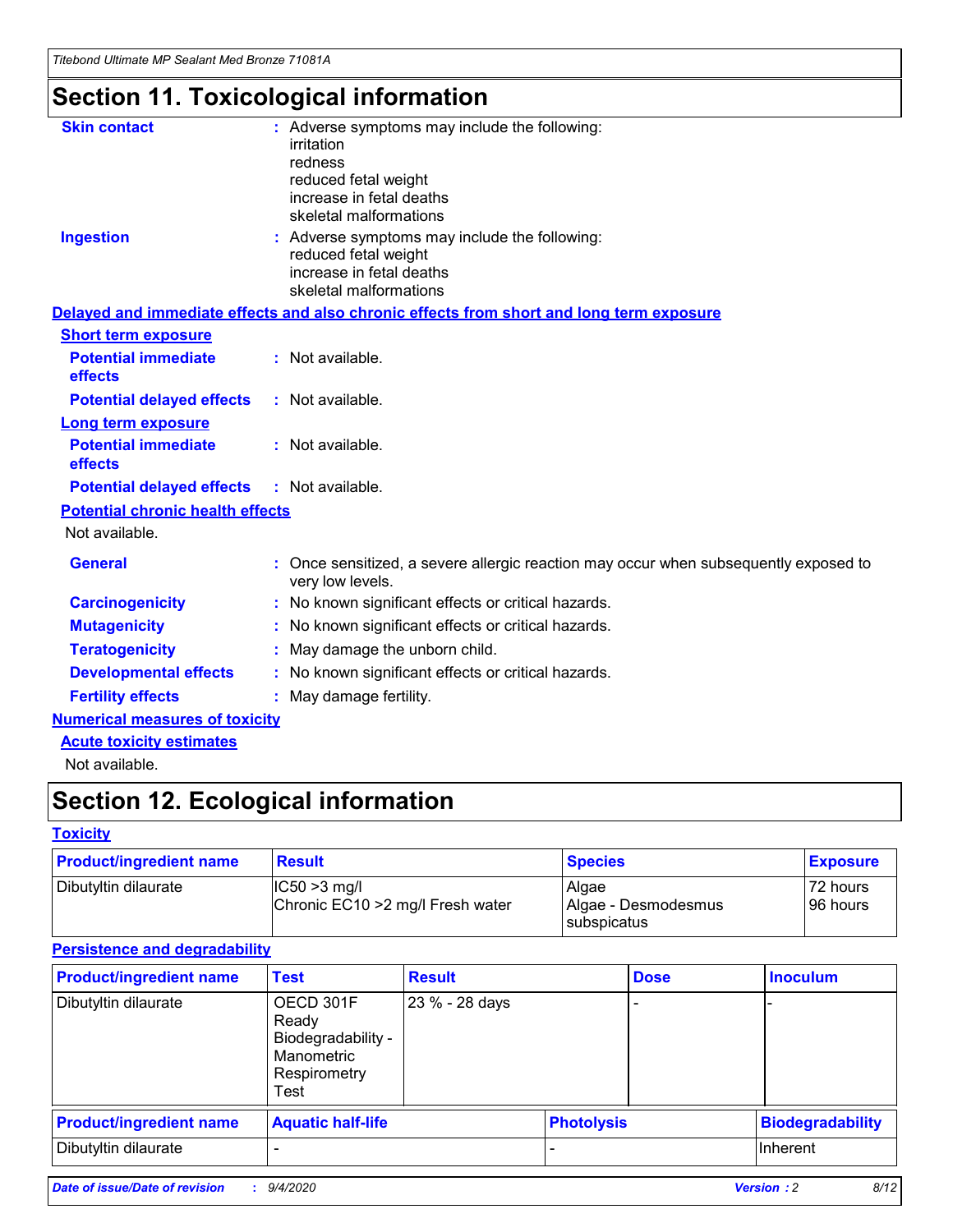## **Section 12. Ecological information**

#### **Bioaccumulative potential**

| <b>Product/ingredient name</b> | $LoaPow$ | <b>BCF</b> | <b>Potential</b> |
|--------------------------------|----------|------------|------------------|
| 3-aminopropyltriethoxysilane   | 1.7      | 3.4        | low              |
| Dibutyltin dilaurate           | 4.44     | 2.91       | low              |

#### **Mobility in soil**

| <b>Soil/water partition</b>           | : Not available. |
|---------------------------------------|------------------|
| <b>coefficient</b> (K <sub>oc</sub> ) |                  |

#### **Other adverse effects** : No known significant effects or critical hazards.

### **Section 13. Disposal considerations**

**Disposal methods :**

The generation of waste should be avoided or minimized wherever possible. Disposal of this product, solutions and any by-products should at all times comply with the requirements of environmental protection and waste disposal legislation and any regional local authority requirements. Dispose of surplus and non-recyclable products via a licensed waste disposal contractor. Waste should not be disposed of untreated to the sewer unless fully compliant with the requirements of all authorities with jurisdiction. Waste packaging should be recycled. Incineration or landfill should only be considered when recycling is not feasible. This material and its container must be disposed of in a safe way. Care should be taken when handling emptied containers that have not been cleaned or rinsed out. Empty containers or liners may retain some product residues. Avoid dispersal of spilled material and runoff and contact with soil, waterways, drains and sewers.

### **Section 14. Transport information**

|                                      | <b>DOT</b><br><b>Classification</b> | <b>TDG</b><br><b>Classification</b> | <b>Mexico</b><br><b>Classification</b> | <b>ADR/RID</b>           | <b>IMDG</b>              | <b>IATA</b>    |
|--------------------------------------|-------------------------------------|-------------------------------------|----------------------------------------|--------------------------|--------------------------|----------------|
| <b>UN number</b>                     | Not regulated.                      | Not regulated.                      | Not regulated.                         | Not regulated.           | Not regulated.           | Not regulated. |
| <b>UN proper</b><br>shipping name    |                                     |                                     |                                        |                          |                          |                |
| <b>Transport</b><br>hazard class(es) |                                     | $\overline{\phantom{0}}$            | $\qquad \qquad \blacksquare$           | $\overline{\phantom{0}}$ | $\overline{\phantom{0}}$ |                |
| <b>Packing group</b>                 |                                     |                                     |                                        |                          |                          |                |
| <b>Environmental</b><br>hazards      | No.                                 | No.                                 | No.                                    | No.                      | No.                      | No.            |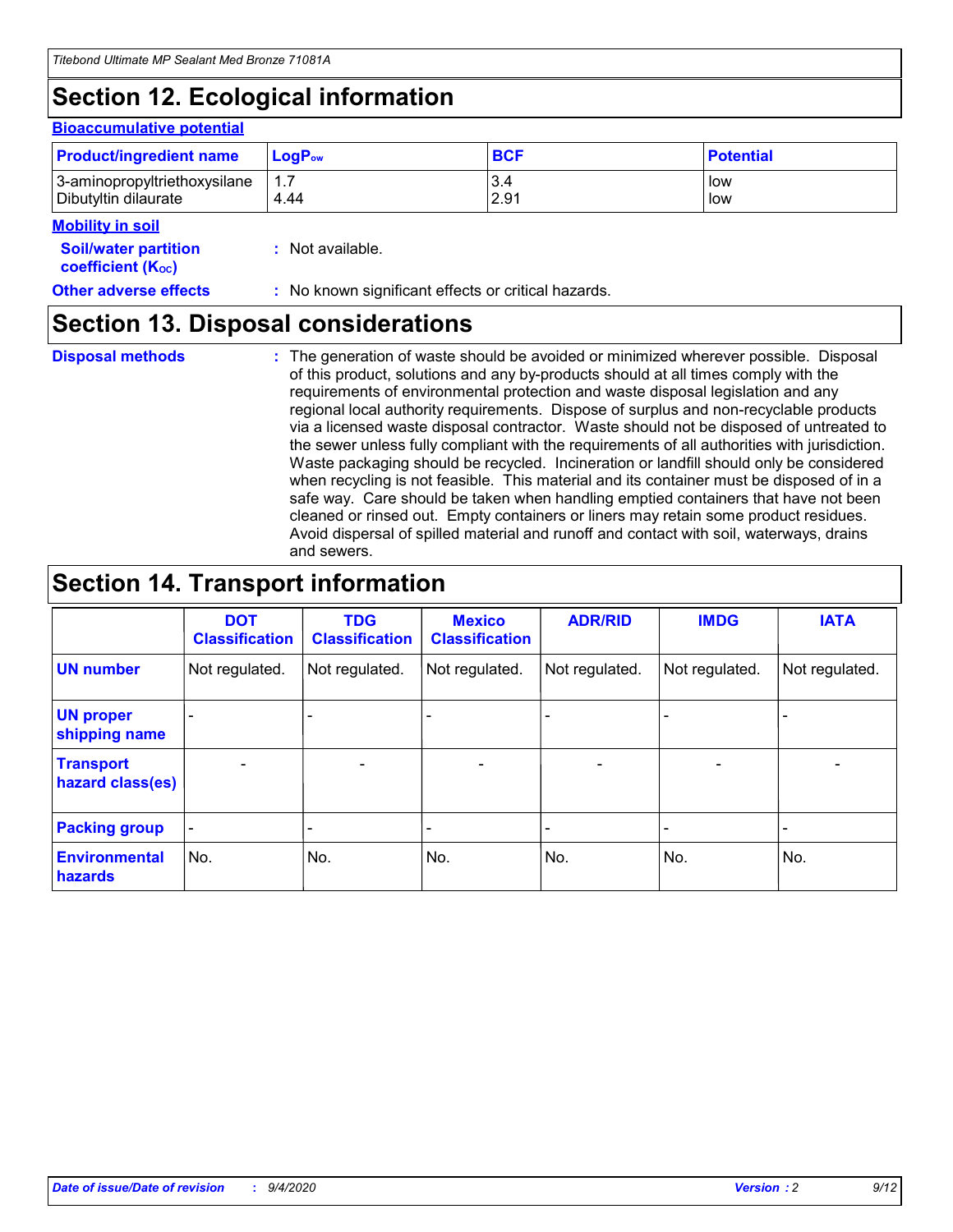### **Section 15. Regulatory information**

#### **U.S. Federal regulations**

#### **SARA 302/304**

#### **Composition/information on ingredients**

No products were found.

| SARA 304 RQ | Not applicable. |
|-------------|-----------------|
|-------------|-----------------|

#### **SARA 311/312**

#### **Classification :** EYE IRRITATION - Category 2B SKIN SENSITIZATION - Category 1 TOXIC TO REPRODUCTION - Category 1B HNOC - Product generates methanol during cure.

#### **Composition/information on ingredients**

| <b>Name</b>                  | $\frac{9}{6}$ | <b>Classification</b>                                                                                                                                                                                                                                                                                      |
|------------------------------|---------------|------------------------------------------------------------------------------------------------------------------------------------------------------------------------------------------------------------------------------------------------------------------------------------------------------------|
| 3-aminopropyltriethoxysilane | $\leq$ 3      | <b>FLAMMABLE LIQUIDS - Category 4</b><br><b>ACUTE TOXICITY (oral) - Category 4</b><br><b>SKIN IRRITATION - Category 2</b><br>EYE IRRITATION - Category 2A                                                                                                                                                  |
| Dibutyltin dilaurate         | ≤0.3          | <b>ACUTE TOXICITY (oral) - Category 3</b><br>SKIN CORROSION - Category 1C<br>SERIOUS EYE DAMAGE - Category 1<br>SKIN SENSITIZATION - Category 1<br><b>GERM CELL MUTAGENICITY - Category 2</b><br>TOXIC TO REPRODUCTION - Category 1B<br>SPECIFIC TARGET ORGAN TOXICITY (REPEATED<br>EXPOSURE) - Category 1 |

#### **State regulations**

**Massachusetts :**

: None of the components are listed.

**New York :** None of the components are listed. **New Jersey :** None of the components are listed.

**Pennsylvania :** None of the components are listed.

#### **California Prop. 65**

WARNING: This product can expose you to methanol, which is known to the State of California to cause birth defects or other reproductive harm. For more information go to www.P65Warnings.ca.gov.

| Ingredient name | No significant risk<br>level | <b>Maximum</b><br>acceptable dosage<br><b>level</b> |
|-----------------|------------------------------|-----------------------------------------------------|
| l methanol      |                              | Yes.                                                |

#### **International regulations**

**Chemical Weapon Convention List Schedules I, II & III Chemicals** Not listed.

#### **Montreal Protocol**

Not listed.

**Stockholm Convention on Persistent Organic Pollutants**

Not listed.

#### **UNECE Aarhus Protocol on POPs and Heavy Metals** Not listed.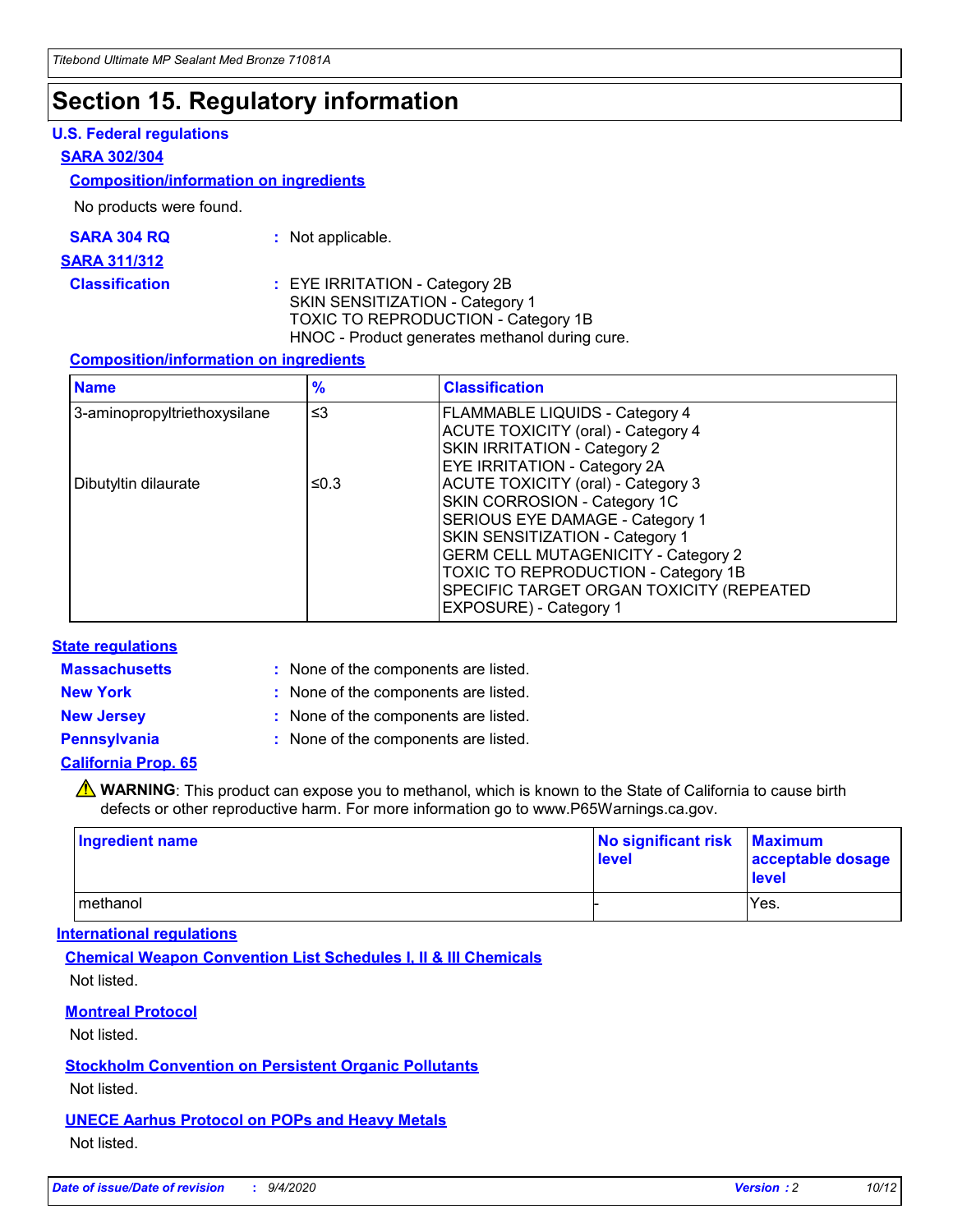### **Section 15. Regulatory information**

#### **Inventory list**

- 
- **China :** Not determined.

**United States TSCA 8(b) inventory**

**:** All components are active or exempted.

## **Section 16. Other information**





**Caution: HMIS® ratings are based on a 0-4 rating scale, with 0 representing minimal hazards or risks, and 4 representing significant hazards or risks. Although HMIS® ratings and the associated label are not required on SDSs or products leaving a facility under 29 CFR 1910.1200, the preparer may choose to provide them. HMIS® ratings are to be used with a fully implemented HMIS® program. HMIS® is a registered trademark and service mark of the American Coatings Association, Inc.**

**The customer is responsible for determining the PPE code for this material. For more information on HMIS® Personal Protective Equipment (PPE) codes, consult the HMIS® Implementation Manual.**

**National Fire Protection Association (U.S.A.)**



**Reprinted with permission from NFPA 704-2001, Identification of the Hazards of Materials for Emergency Response Copyright ©1997, National Fire Protection Association, Quincy, MA 02269. This reprinted material is not the complete and official position of the National Fire Protection Association, on the referenced subject which is represented only by the standard in its entirety.**

**Copyright ©2001, National Fire Protection Association, Quincy, MA 02269. This warning system is intended to be interpreted and applied only by properly trained individuals to identify fire, health and reactivity hazards of chemicals. The user is referred to certain limited number of chemicals with recommended classifications in NFPA 49 and NFPA 325, which would be used as a guideline only. Whether the chemicals are classified by NFPA or not, anyone using the 704 systems to classify chemicals does so at their own risk.**

#### **Procedure used to derive the classification**

| <b>Classification</b>                                                                                                | <b>Justification</b>                                  |
|----------------------------------------------------------------------------------------------------------------------|-------------------------------------------------------|
| <b>EYE IRRITATION - Category 2B</b><br><b>SKIN SENSITIZATION - Category 1</b><br>TOXIC TO REPRODUCTION - Category 1B | Expert judgment<br>Expert judgment<br>Expert judgment |
| <b>History</b>                                                                                                       |                                                       |

| .                                 |              |
|-----------------------------------|--------------|
| Date of printing                  | : 4/22/2022  |
| Date of issue/Date of<br>revision | 9/4/2020     |
| Date of previous issue            | : 10/16/2020 |
| <b>Version</b>                    | $\cdot$ 2    |
|                                   |              |